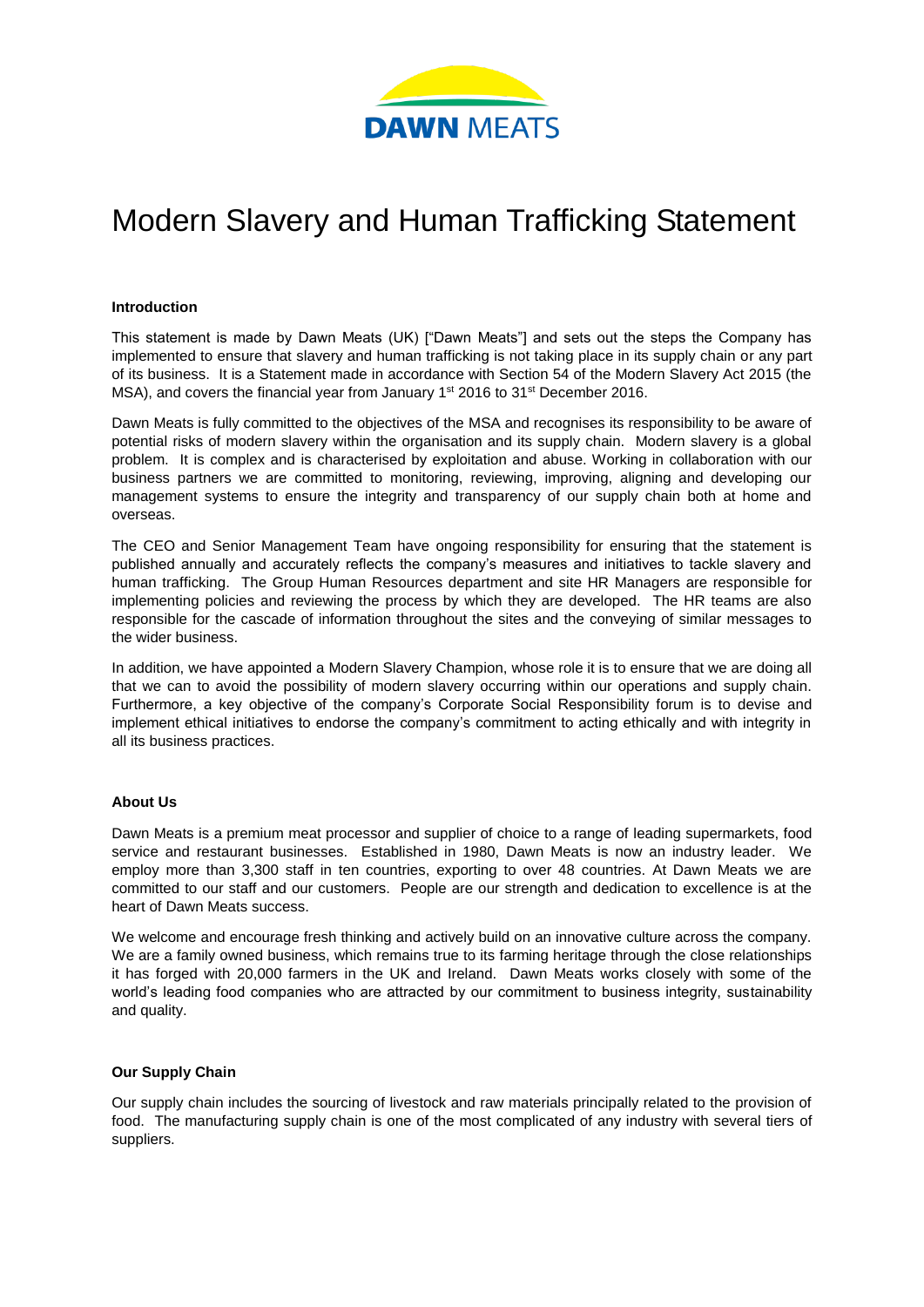

Supply chain transparency, security and integrity are crucial components of our business model. We have implemented robust technical and traceability systems to ensure that our products are responsibly sourced from suppliers whose values are aligned with our own. We have clearly established internal processes which set out to verify that our key suppliers comply with our own very high standards which includes a long term established and detailed farm auditing programme.

We are an AB member of SEDEX (Supplier Ethical Data Exchange) and we encourage our suppliers to register and complete a SEDEX SAQ as part of their relationship with Dawn Meats. Those suppliers who are not members of SEDEX need to demonstrate their compliance and commitment to ethical trading and supply chain integrity in order to qualify for a relationship with our company. All sites within Dawn Meats extensively undertake Ethical Trade Audits.

#### **Our Standards**

Dawn Meats has a fundamental commitment to acting ethically and with integrity in all business relationships. We are committed to working collaboratively with our business partners to ensure that our supply chain is transparent and is free from labour exploitation and abuse. Our commitment is extended to social and environmental responsibility and we have a zero tolerance of slavery and human trafficking.

Our Social Accountability Policy embraces the principles of the Ethical Trading Initiative base code. It specifically addresses the key subjects contained in the Modern Slavery Act as the following exert taken from section 1 demonstrates: -

'Employment is freely chosen. There is no forced, bonded or involuntary prison labour. The Group operates a policy of providing equal opportunities to all workers. Workers are not required to lodge deposits or identity papers and are free to leave after notice.'

Ethical Best Practice has been identified as a bedrock of the Dawn Meats business model. The risks posed by Slavery and Human Trafficking are continually monitored by our Modern Slavery Champion and HR Leaders.

#### **Risk Assessment**

One of the largest risks in our supply chain lies with our labour providers as the numbers of temporary workers may rise significantly at peak times of the year. We have stringent Service Level Agreements in place with our labour providers to ensure that they are fully committed to the principles of the Modern Slavery Act, and we remain acutely alert to any hidden labour exploitation which may include practices such as bonded labour, payment for work finding services, payment for access to specific shifts and forced use of accommodation.

Dawn Meats use labour provider partners to supply a percentage of our workforce. These are long established business relationships with providers who are fully aware of the Company's compliance requirements. All labour providers to Dawn Meats are registered with and in possession of a valid GLA licence and are required to attend Stronger Together Workshops as part of our terms of business.

Active Check immediately highlights to us any changes in license status. The diagram below maps out the planned monitoring and audit process for labour providers. Each labour provider will be audited on an annual basis.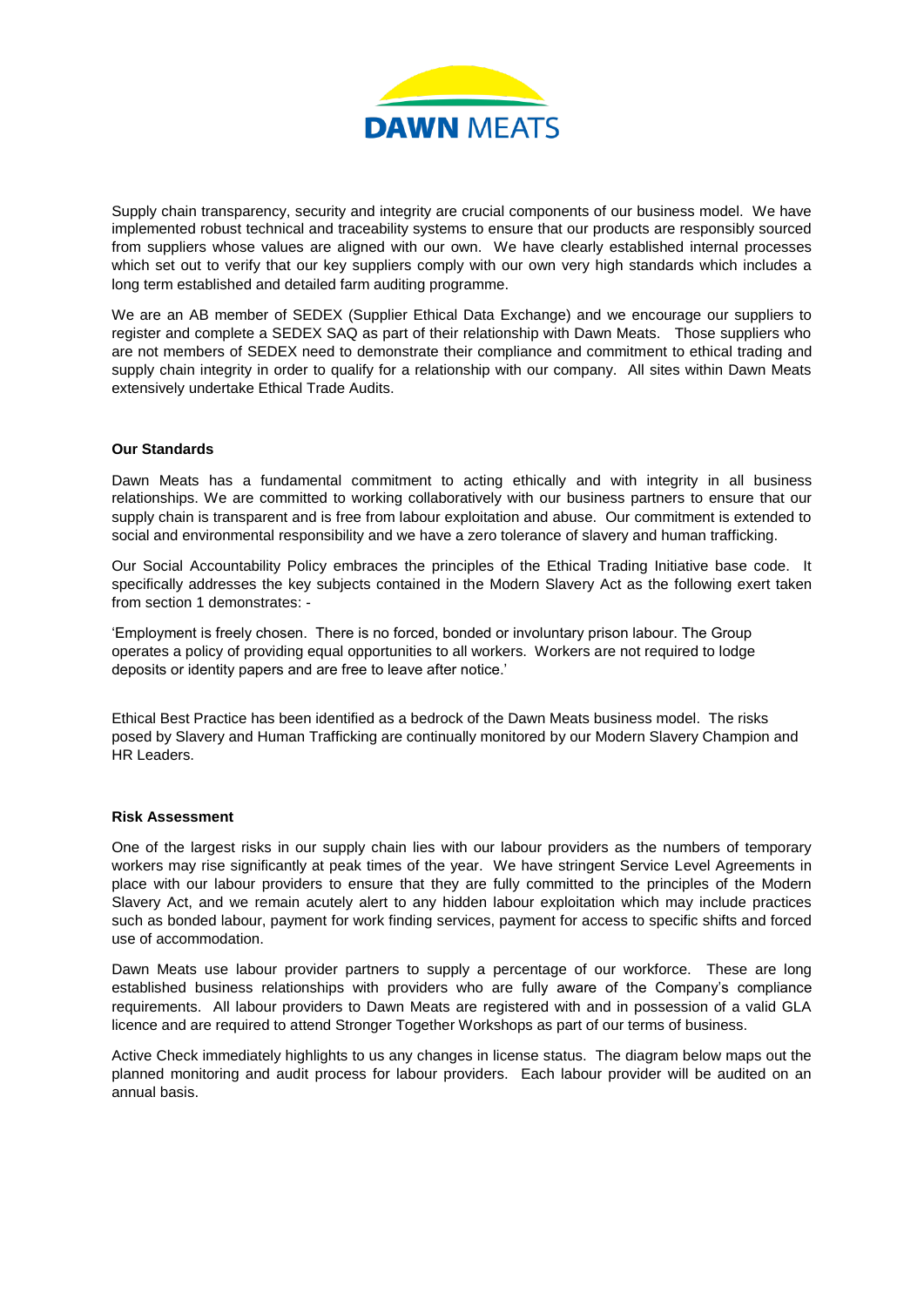

# Diagram Outlining Labour Provider Audit and Monitoring Process for 2017



# **Training and Awareness**

We have an ongoing training programme for HR Leaders to ensure that they are fully trained on the risks posed by labour exploitation. HR practitioners have and will be attending Stronger Together Workshops which are aimed at tackling modern slavery in the supply chain.

The learnings and knowledge from these workshops will be communicated at induction and refresher induction to Dawn employees and agency colleagues alike.

In 2016 to ensure a high level of understanding of the risks of modern slavery and human trafficking in our supply chain and our business we embarked on an education awareness campaign with our senior managers via two methods – the Executive Team briefing and the Company's Corporate Social Responsibility forums. The company has reinforced its responsibility under the Modern Slavery Act via its commitment in the published 2016 CSR report which appears on the Company's website.

# **Whistleblowing Policy / Whistleblowing Line**

We have a robust and established Group Whistleblowing Policy that is bought to the attention of all employees and agency workers who join Dawn Meats. The policy which is translated into a number of languages is published on staff notice boards. Additionally, there is an anonymous confidential hotline in place. Information posters are published in both English and Polish. The line is available 24 / 7 and is manned by a team of independent professionals who have translation facilities available in multiple languages to all callers.

This confidential helpline is available to all employees, contractors and agency workers. It is managed entirely independently by a 3<sup>rd</sup> party who will investigate any complaints made.

Dawn Meats encourages and supports any individuals who raise genuine concerns to ensure that no one suffers as a consequence.